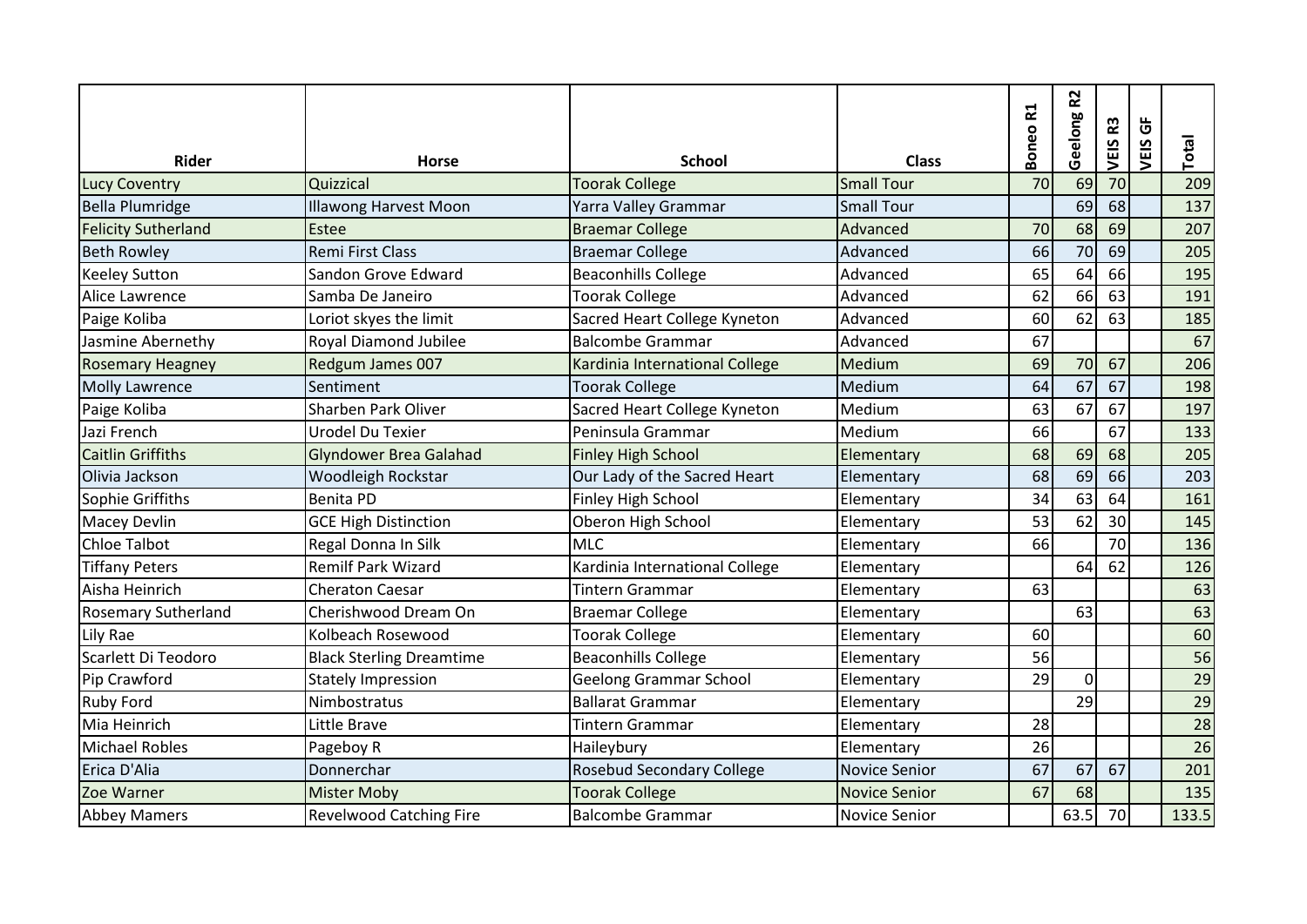| <b>Madilyn Schellekens</b> | Kasperrado Dancier               | Marist-Sion college                 | <b>Novice Senior</b> | 70   |      | 63 | 133   |
|----------------------------|----------------------------------|-------------------------------------|----------------------|------|------|----|-------|
| La'Moza Velisha            | Masculino                        | Kardinia International College      | <b>Novice Senior</b> | 62   | 68   |    | 130   |
| Sophie Manton              | Wyann Mercedes                   | <b>Assumption College</b>           | <b>Novice Senior</b> | 61   | 58   |    | 119   |
| Alexah Robinson            | Isle of New Norfolk              | Kardinia International College      | <b>Novice Senior</b> |      |      | 66 | 66    |
| Dakota Turner              | <b>Mithril Herakles</b>          | Peninsula Grammar                   | <b>Novice Senior</b> |      |      | 64 | 64    |
| Genevieve Visagie          | <b>Belle Amie</b>                | Peninsula Grammar                   | <b>Novice Senior</b> |      | 63   |    | 63    |
| Sara Leitch                | <b>Echoes Return</b>             | Dromana Secondary College           | <b>Novice Senior</b> | 62   |      |    | 62    |
| La'Moza Velisha            | Riversdown legacy                | Kardinia International College      | Novice Senior        |      | 55   |    | 55    |
| Ashleigh Grant             | <b>Silver Legacy</b>             | Ivanhoe Grammar School              | <b>Novice Senior</b> |      | 54   |    | 54    |
| Matilda Iles               | Otis                             | <b>Sacred Heart College Geelong</b> | <b>Novice Senior</b> |      | 54   |    | 54    |
| Lily Rae                   | Candiman                         | <b>Toorak College</b>               | <b>Novice Senior</b> | 30   |      |    | 30    |
| Ella Sevior                | <b>Class Action LP</b>           | <b>Geelong Grammar School</b>       | <b>Novice Senior</b> |      | 28   |    | 28    |
| <b>Phoebe Calvert</b>      | Jedi Master                      | The Geelong College                 | <b>Novice Senior</b> |      | 26   |    | 26    |
| <b>Sebastian Fong</b>      | <b>Bookra Marilyn Monroe</b>     | De La Salle College                 | Novice Intermediate  | 60.5 | 65   | 69 | 194.5 |
| <b>Bianca Griffiths</b>    | Hawkesbury Park Poetry           | <b>Finley High School</b>           | Novice Intermediate  | 65.5 | 57   | 68 | 190.5 |
| Tayla Anderson             | Casino Nights                    | Elizabeth Murdoch College           | Novice Intermediate  | 64   | 65   |    | 129   |
| Theodora Newman            | L'Amour de Poires                | <b>Toorak College</b>               | Novice Intermediate  | 64.5 | 61.5 |    | 126   |
| Ellie Ryan                 | Regal Tiarnah                    | <b>Toorak College</b>               | Novice Intermediate  | 58   | 58.5 |    | 116.5 |
| Emma Goldsworthy           | Bontano                          | Matthew Flinders Girls College      | Novice Intermediate  |      | 51   | 62 | 113   |
| <b>Charlotte Baker</b>     | Warranwood Pandora               | Kardinia International College      | Novice Intermediate  | 49   | 54   |    | 103   |
| Charlotte Baker            | <b>Snickers Satisfies</b>        | Kardinia International College      | Novice Intermediate  | 48   | 51   |    | 99    |
| <b>Maddison Bailey</b>     | <b>Black Sterling DP Calypso</b> | Siena College                       | Novice Intermediate  | 60   | 25   |    | 85    |
| <b>Bianca Griffiths</b>    | <b>Rhyl Gerogette</b>            | Finley High School                  | Novice Intermediate  |      | 66   |    | 66    |
| <b>Alice Berry</b>         | <b>Crestfields Jubilation</b>    | <b>Clonard College</b>              | Novice Intermediate  |      |      | 65 | 65    |
| Mia Heinrich               | Knight Crusader                  | <b>Tintern Grammar</b>              | Novice Intermediate  | 64   |      |    | 64    |
| Tayla Anderson             | LeVale east wind                 | Elizabeth Murdoch College           | Novice Intermediate  |      | 63   |    | 63    |
| Shayleigh Joblin           | <b>Kiss N Tell</b>               | The Geelong College                 | Novice Intermediate  |      |      | 62 | 62    |
| Shayleigh Joblin           | <b>Maxwell Matador Royale</b>    | The Geelong College                 | Novice Intermediate  |      |      | 62 | 62    |
| Sebastian Fong             | Freemans Lodge Nevada            | De La Salle College                 | Novice Intermediate  |      |      | 60 | 60    |
| Jemima Boulton             | Dipped In Chocolate              | Sacre Cœur                          | Novice Intermediate  |      | 59   |    | 59    |
| Katie Chamberlain          | Maestoso Mopoke                  | Mt Lilydale Mercy College           | Novice Intermediate  | 56   |      |    | 56    |
| Emma Hercules              | <b>Ballahowe Wildside</b>        | <b>Toorak College</b>               | Novice Intermediate  | 52.5 |      |    | 52.5  |
| Charlotte Iles             | <b>Prudence Grey</b>             | <b>Sacred Heart College Geelong</b> | Novice Intermediate  |      | 49   |    | 49    |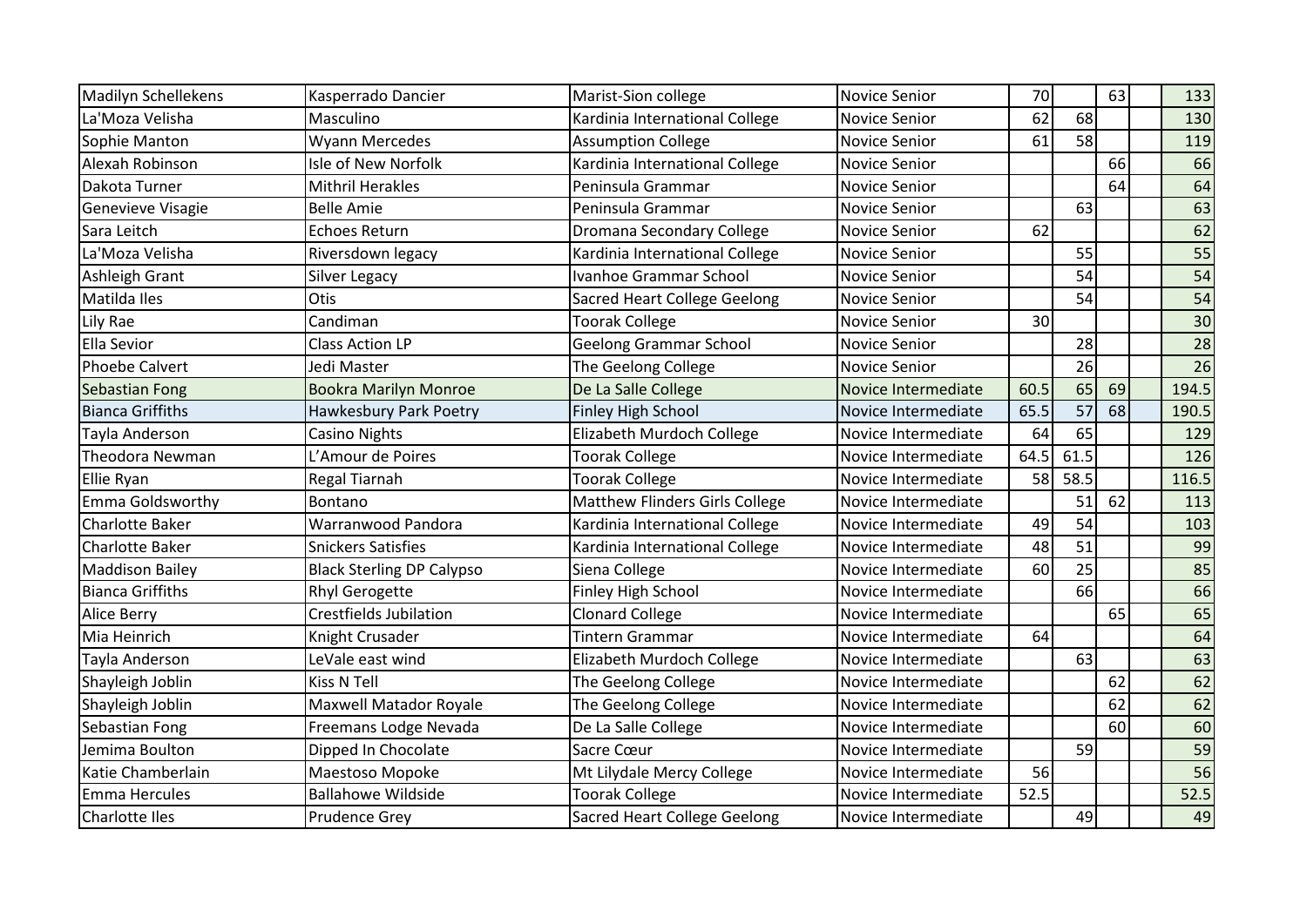| Lily Clear-Graham       | Patchwork Prince                | <b>Braemar College</b>                  | Novice Intermediate   |      | $\overline{0}$ |    | $\mathbf 0$ |
|-------------------------|---------------------------------|-----------------------------------------|-----------------------|------|----------------|----|-------------|
| Morgan Cockerell        | <b>Monteith Brunton</b>         | <b>Moriac Primary School</b>            | <b>Novice Primary</b> | 67   | 70             | 70 | 207         |
| <b>Abbey Restall</b>    | Karlana DejaVu                  | <b>Toorak College</b>                   | <b>Novice Primary</b> | 69   | 62             | 65 | 196         |
| <b>Maddison Shippen</b> | Devlin Park Time Will Tell      | <b>Toorak College</b>                   | <b>Novice Primary</b> | 60.5 | 68             | 65 | 193.5       |
| Claudia Grant           | <b>Woodleigh Donato</b>         | <b>Toorak College</b>                   | <b>Novice Primary</b> | 66.5 |                | 68 | 134.5       |
| Emma Wilkinson          | Poppy Primrose                  | The Geelong College                     | <b>Novice Primary</b> | 64   | 62             |    | 126         |
| Emma Wilkinson          | Giggles                         | The Geelong College                     | <b>Novice Primary</b> | 58   | 65             |    | 123         |
| <b>Charlotte Barker</b> | <b>Genteel Mischief Above</b>   | Peninsula Grammar                       | <b>Novice Primary</b> | 62   |                |    | 62          |
| Emily Wagstaff          | Tempo                           | <b>Briagolong Primary School</b>        | <b>Novice Primary</b> |      |                | 62 | 62          |
| Karis Hawkins           | Dazz                            | Padua College                           | <b>Novice Primary</b> | 58   |                |    | 58          |
| Amelia Welsh            | <b>Linbil Fairy Steps</b>       | <b>St Leonards College</b>              | <b>Prel Senior</b>    | 65   | 36.5           | 62 | 163.5       |
| <b>Audrey Berrry</b>    | <b>Regal Dove</b>               | Clonard                                 | <b>Prel Senior</b>    | 66   |                | 61 | 127         |
| La'moza Velisha         | <b>Bryalee Bianca</b>           | Kardinia International College          | <b>Prel Senior</b>    | 55.5 | 40.5           |    | 96          |
| Kylah Brewer            | Princess Keikilani              | Yarra Hills Secondary College           | <b>Prel Senior</b>    |      | 70             |    | 70          |
| Olivia Park             | <b>Tullows High Jinx</b>        | <b>Tintern Grammar</b>                  | <b>Prel Senior</b>    | 68   |                |    | 68          |
| Ella Zele               | Aylestone Park Liburnum         | The Geelong College                     | <b>Prel Senior</b>    |      |                | 68 | 68          |
| Pyper Tucker            | Burghoff                        | The Geelong College                     | <b>Prel Senior</b>    |      |                | 67 | 67          |
| Alexah Robinson         | Harley's Blue MoonShine (Fudge) | Kardinia International College          | <b>Prel Senior</b>    |      |                | 66 | 66          |
| hannah fletcher         | <b>Brookside Denzel</b>         | Castlemaine Secondary College           | <b>Prel Senior</b>    |      |                | 66 | 66          |
| Kristin Mackellar       | Choices                         | <b>Assumption College Kilmore</b>       | <b>Prel Senior</b>    | 64   |                |    | 64          |
| Summer Lyne             | <b>Bloomfield Fantasy</b>       | <b>Balcombe Grammar</b>                 | <b>Prel Senior</b>    | 63   |                |    | 63          |
| Chelsea Wilkins         | Made Of Money                   | Bannockburn College                     | <b>Prel Senior</b>    |      | 63             |    | 63          |
| Sophie Paton            | <b>Cormel Dunkirk Sally</b>     | <b>Geelong Grammar School</b>           | <b>Prel Senior</b>    |      | 62.5           |    | 62.5        |
| <b>Muirne Reilly</b>    | Bouvard                         | The Hamilton and Alexandra College      | <b>Prel Senior</b>    |      | 61             |    | 61          |
| <b>Grace Aldred</b>     | <b>Mentmore Grand Parade</b>    | <b>Catholic Regional College Melton</b> | <b>Prel Senior</b>    |      | 60             |    | 60          |
| <b>Grace Riddell</b>    | Our Victor                      | <b>Bacchus Marsh Grammar</b>            | <b>Prel Senior</b>    |      | 59             |    | 59          |
| Georgina Parry          | Ashleigh Chocolate Royal        | Toorak College                          | <b>Prel Senior</b>    | 58.5 |                |    | 58.5        |
| <b>Emily David</b>      | The Ruckman                     | Geelong Grammar School                  | <b>Prel Senior</b>    |      | 58.5           |    | 58.5        |
| Sophie Hoskins          | <b>Mister Bond</b>              | <b>Wesley College</b>                   | <b>Prel Senior</b>    |      |                | 59 | 58.5        |
| Shannon Tobin-Underwood | <b>Royal Convict</b>            | Caulfield Grammar                       | <b>Prel Senior</b>    | 58   |                |    | 58          |
| Lexi Oliphant           | Darwin Park Hot Chocolate       | <b>Geelong Grammar School</b>           | <b>Prel Senior</b>    |      | 57             |    | 57          |
| Archie Houghton         | Sammy O'Reilly                  | St Joseph's College Geelong             | <b>Prel Senior</b>    |      | 56.5           |    | 56.5        |
| Sarah Bonacci           | Kardinia Hallaluyah             | <b>Assumption College</b>               | <b>Prel Senior</b>    |      | 55.5           |    | 55.5        |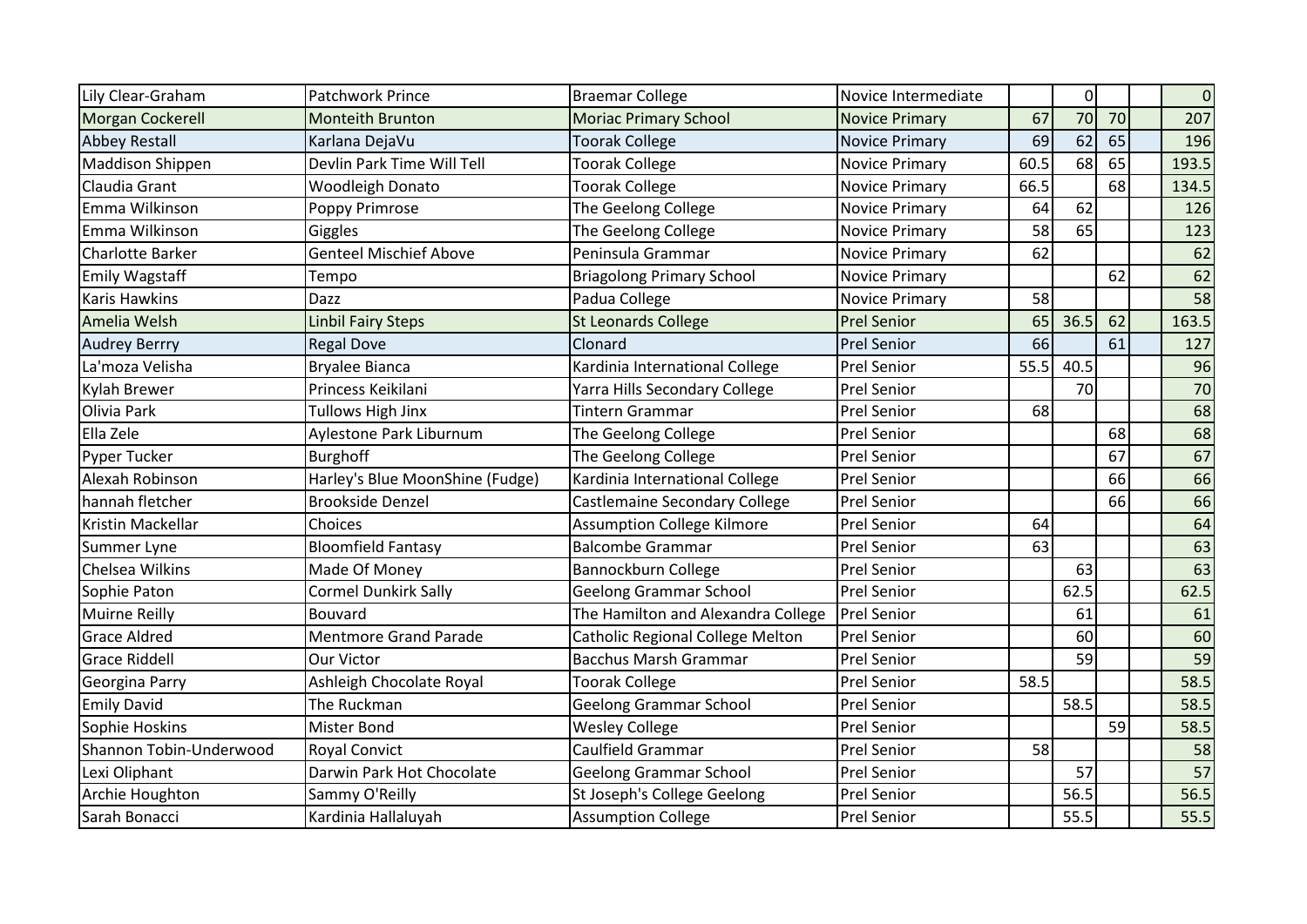| <b>Grace Clemens</b>  | Sirrah Park The Hobbit         | Haileybury                                             | <b>Prel Senior</b> |      | 53.5           |    | 53.5            |
|-----------------------|--------------------------------|--------------------------------------------------------|--------------------|------|----------------|----|-----------------|
| Dannika Taylor        | Tango                          | Padua College                                          | <b>Prel Senior</b> | 53   |                |    | 53              |
| Paige Dempster        | Captivate Me                   | <b>Matthew Flinders Girls College</b>                  | <b>Prel Senior</b> |      | 46             |    | 46              |
| Emma Rollinson        | Our Craftsman                  | <b>Geelong Grammar School</b>                          | Prel Senior        |      | 45.5           |    | 45.5            |
| Zoe Korr              | Esprit De Jouer                | Melbourne Girls College                                | <b>Prel Senior</b> |      | 45             |    | 45              |
| Amy Smith             | <b>Thistlehill Cypress</b>     | <b>Ballarat Grammar</b>                                | <b>Prel Senior</b> |      | 42             |    | 42              |
| <b>Holly Roberts</b>  | <b>Audacious Grace</b>         | <b>Cobden Technical School</b>                         | <b>Prel Senior</b> |      | 37             |    | 37              |
| Casey Shields         | <b>Flying Dilkara</b>          | Kardinia International College                         | Prel Senior        |      | 21             |    | $\overline{21}$ |
| Gemma Sawyer          | Louis Vuttion                  | <b>Beaconhills College</b>                             | Prel Senior        | 0    |                |    | $\mathbf 0$     |
| Anastasia Minter      | Lilo                           | <b>Assumption College</b>                              | <b>Prel Senior</b> |      | $\overline{0}$ |    | $\overline{0}$  |
| Ava Braniff           | Da Vinci                       | <b>Eltham College</b>                                  | Prel Senior        |      | $\overline{0}$ |    | $\overline{0}$  |
| eliza ansell          | lika rascal                    | Grovedale College                                      | <b>Prel Senior</b> |      | $\overline{0}$ |    | $\overline{0}$  |
| Jessica Martin        | Canbaren Park Sundance         | <b>Braemar College</b>                                 | <b>Prel Senior</b> |      | $\overline{0}$ |    | $\overline{0}$  |
| poppy spencer-pitts   | galantos di                    | Flinders Christian Community College Prel Intermediate |                    | 59.5 | 61             | 68 | 188.5           |
| Sage Jones            | <b>Special Black</b>           | <b>Toorak College</b>                                  | Prel Intermediate  | 56.5 | 33.5           | 60 | 150             |
| Zara Harrison         | Spring Infusion                | Flinders Christian Community College Prel Intermediate |                    |      | 70             | 69 | 139             |
| <b>Charlize Scott</b> | Danyiera Park Rocket           | Kardinia International College                         | Prel Intermediate  |      | 68             | 64 | 132             |
| Tayla Anderson        | Golden Dream                   | Elizabeth Murdoch College                              | Prel Intermediate  | 66   | 56.5           |    | 122.5           |
| Chloe Bourke          | Accacia Park Happy Daze        | Sacred Heart College Kyneton                           | Prel Intermediate  |      | 59             | 60 | 119             |
| <b>Emily Bartlett</b> | Yarramdoc Debutante            | Lowther Hall Anglican Grammar                          | Prel Intermediate  |      | 49.5           | 61 | 110.5           |
| <b>Bree Harvey</b>    | Rathowen Sprightly             | Nagle College Bairnsdale                               | Prel Intermediate  | 44   | 47             |    | 91              |
| Mia Cuteri            | Greenlea Park Majestic         | <b>Edinburgh College</b>                               | Prel Intermediate  | 43   | 47.5           |    | 90.5            |
| Jessica Sharp         | Aylestone Park Valdez          | Home School                                            | Prel Intermediate  |      |                | 66 | 66              |
| Jackson Martin        | <b>Buckwell Park Expose</b>    | St Joseph's College Newtown                            | Prel Intermediate  | 31   | 34.5           |    | 65.5            |
| Julia Lindhaus        | Arnhem Land Alkira             | Mater Christi College                                  | Prel Intermediate  | 64   |                |    | 64              |
| Mia Shortt            | Shiranna Bocelli               | Seymour College                                        | Prel Intermediate  |      | 64             |    | 64              |
| Mia Heinrich          | Freemanslodge Divine Essence   | <b>Tintern Grammar</b>                                 | Prel Intermediate  | 63   |                |    | 63              |
| Layla Pollock         | Merricks Stedinger Cruisade    | <b>Balcombe Grammar</b>                                | Prel Intermediate  | 62   |                |    | 62              |
| Nadia Serato          | <b>Highfield Summer Willow</b> | Haileybury                                             | Prel Intermediate  | 62   |                |    | 62              |
| Yianni Fouskarinis    | <b>Miss Molly</b>              | Ivanhoe Girls Grammar                                  | Prel Intermediate  | 60   |                |    | 60              |
| Sebastian Fong        | Wehalla Park Destiny's Delight | De La Salle College                                    | Prel Intermediate  |      | 57             |    | 57              |
| Tess Munari           | Shelby by Cheveaux             | <b>Assumption College</b>                              | Prel Intermediate  | 32   | 24.5           |    | 56.5            |
| <b>Alice Berry</b>    | <b>Crestfields Jubilation</b>  | Clonard                                                | Prel Intermediate  | 56   |                |    | 56              |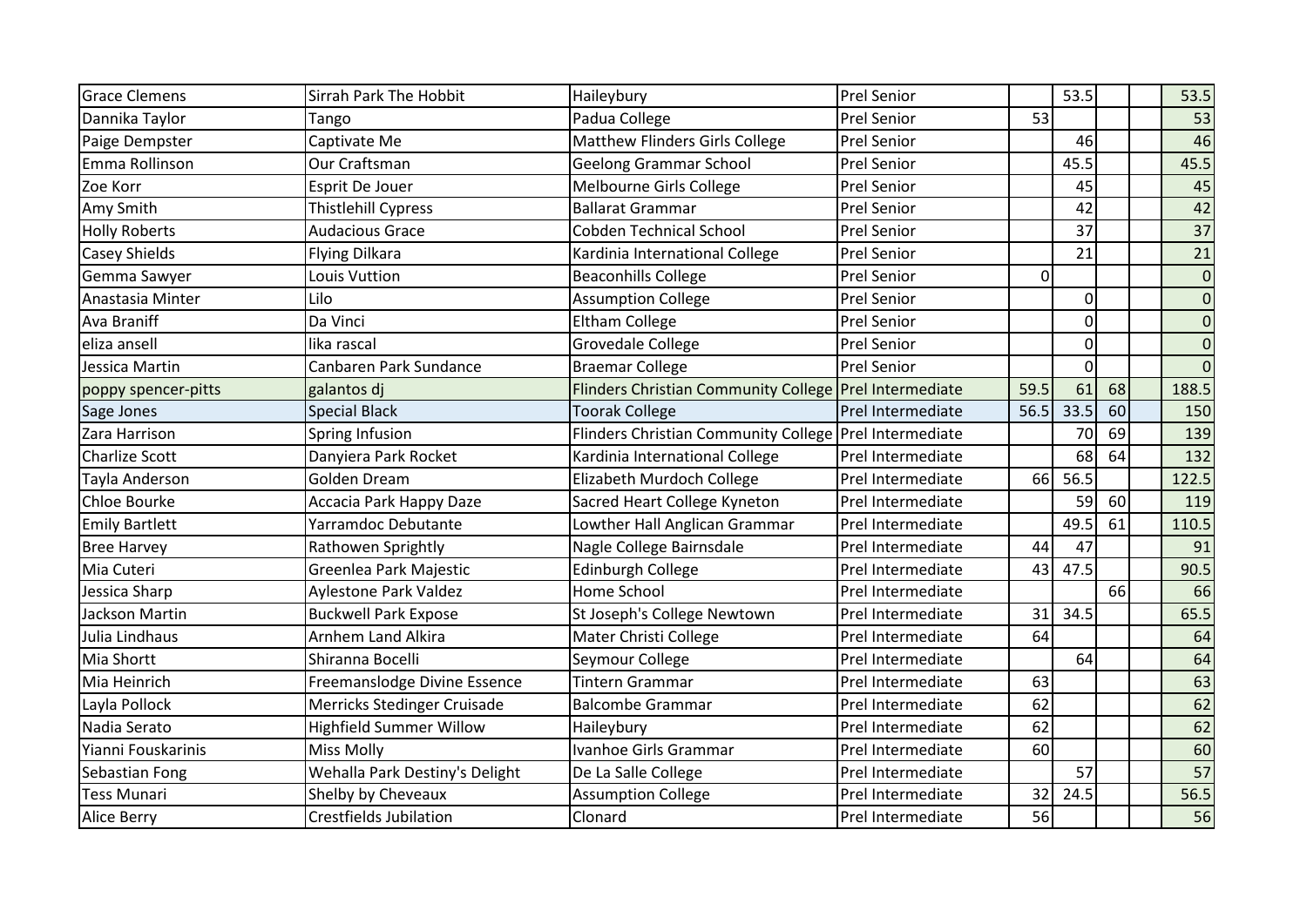| <b>Emily Rodgers</b>    | Silkwood Statesman                     | <b>Christian College Geelong</b>  | Prel Intermediate   |      | 55              |    | 55              |
|-------------------------|----------------------------------------|-----------------------------------|---------------------|------|-----------------|----|-----------------|
| Sienna Powell           | Debanlay Magician                      | Mount Lilydale Mercy College      | Prel Intermediate   | 54   |                 |    | 54              |
| <b>Emmy Fraser</b>      | Lane End Mac                           | <b>Ballarat Clarendon College</b> | Prel Intermediate   |      | 53.5            |    | 53.5            |
| Olivia Logan            | Murraydale Park Celine                 | Salesian College Rupertswood      | Prel Intermediate   |      | 49.5            |    | 49.5            |
| Elena Walland           | Honey                                  | <b>Toorak College</b>             | Prel Intermediate   | 48   |                 |    | 48              |
| Dominique Phillips      | <b>Felton Park Bliss</b>               | Mooroolbark College               | Prel Intermediate   | 47   |                 |    | 47              |
| Isabella Litsakis       | <b>Melody Park Precious Jewel</b>      | The Geelong College               | Prel Intermediate   |      | 45.5            |    | 45.5            |
| <b>Emily Watkins</b>    | Alpha Maroccan Gold                    | Haileybury                        | Prel Intermediate   |      | 45              |    | 45              |
| <b>Claire Baldanoff</b> | <b>Bronte Park Lillee</b>              | Carey Grammar                     | Prel Intermediate   | 43.5 |                 |    | 43.5            |
| Nina Ryssenbeek         | Lord Frodo                             | <b>Braemar College</b>            | Prel Intermediate   |      | 41.5            |    | 41.5            |
| Anise Hunder            | Aremdale Sunday                        | Mentone Girls Secondary College   | Prel Intermediate   | 40   |                 |    | 40              |
| Chelsea O'Leary         | Gremlin                                | <b>Flinders CCC</b>               | Prel Intermediate   | 36   |                 |    | 36              |
| Marly Wright            | Dream Time Soda Pop                    | Maribyrnong Sports Academy        | Prel Intermediate   |      | 36              |    | 36              |
| <b>Charlize Scott</b>   | Foxy Lady                              | Kardinia International College    | Prel Intermediate   |      | 33              |    | 33              |
| Georgia Matthews        | Luckbea Lady                           | Virtual School Victoria           | Prel Intermediate   |      | 33              |    | $\overline{33}$ |
| Layla Berry             | Sultan                                 | Peninsula Grammar                 | Prel Intermediate   | 32   |                 |    | $\overline{32}$ |
| Lucy Borrack            | <b>Mighty Tosca</b>                    | The Geelong College               | Prel Intermediate   |      | 30 <sup>1</sup> |    | 30              |
| Marnie Jackson          | Karlana Take That                      | The Geelong College               | Prel Intermediate   |      | 23              |    | 23              |
| Samantha Pretty         | San Ella Shahla                        | <b>Ballarat Grammar</b>           | Prel Intermediate   |      | 20.5            |    | 20.5            |
| Jemma Murray            | Kalana Bespoken                        | <b>Braemar College</b>            | Prel Intermediate   |      | 19              |    | 19              |
| Hayley Stroker          | Rivervale Top Cat                      | Padua College                     | Prel Intermediate   | 13   |                 |    | 13              |
| Matilda Hall            | Son of Chairman                        | Sacre Cœur                        | Prel Intermediate   |      | 12              |    | 12              |
| Isabelle Rudge          | Shamazan The Phoenix                   | The Geelong College               | Prel Intermediate   |      | 10              |    | 10              |
| Olivia Logan            | Prize Park King Arthur                 | Salesian College Rupertswood      | Prel Intermediate   |      | 9.5             |    | 9.5             |
| Alexandra McNaughton    | Pinjarra Park Pzazz                    | <b>Gippsland Grammar</b>          | Prel Intermediate   |      | 0               |    | $\overline{0}$  |
| Deacon Parker           | Jack In A Box                          | <b>Assumption College</b>         | Prel Intermediate   |      | 0               |    | $\mathbf 0$     |
| Ingrid McElvaney        | <b>Hebrides</b>                        | <b>Geelong Grammar School</b>     | Prel Intermediate   |      | $\overline{0}$  |    | $\overline{0}$  |
| Jack Borthwick          | Riversea Park Request                  | <b>Christian College Geelong</b>  | Prel Intermediate   |      | $\overline{0}$  |    | $\Omega$        |
| Jemma Murray            | Baz                                    | <b>Braemar College</b>            | Prel Intermediate   |      | $\overline{0}$  |    | $\Omega$        |
| <b>Alannah Heagney</b>  | <b>Harrington Park Timeless Dreams</b> | Kardinia International College    | <b>Prel Primary</b> | 67   | 68              | 64 | 199             |
| <b>Abbey Restall</b>    | Koora Lyn Tyro                         | <b>Toorak College</b>             | <b>Prel Primary</b> | 65   | 63              | 70 | 198             |
| Jessica Lowe            | False alarm                            | Tintern Grammar                   | <b>Prel Primary</b> | 53   | 45              | 58 | 156             |
| <b>Ebony Harvey</b>     | <b>Treasured Nadal</b>                 | Lucknow Primary School            | <b>Prel Primary</b> | 70   | 67              |    | 137             |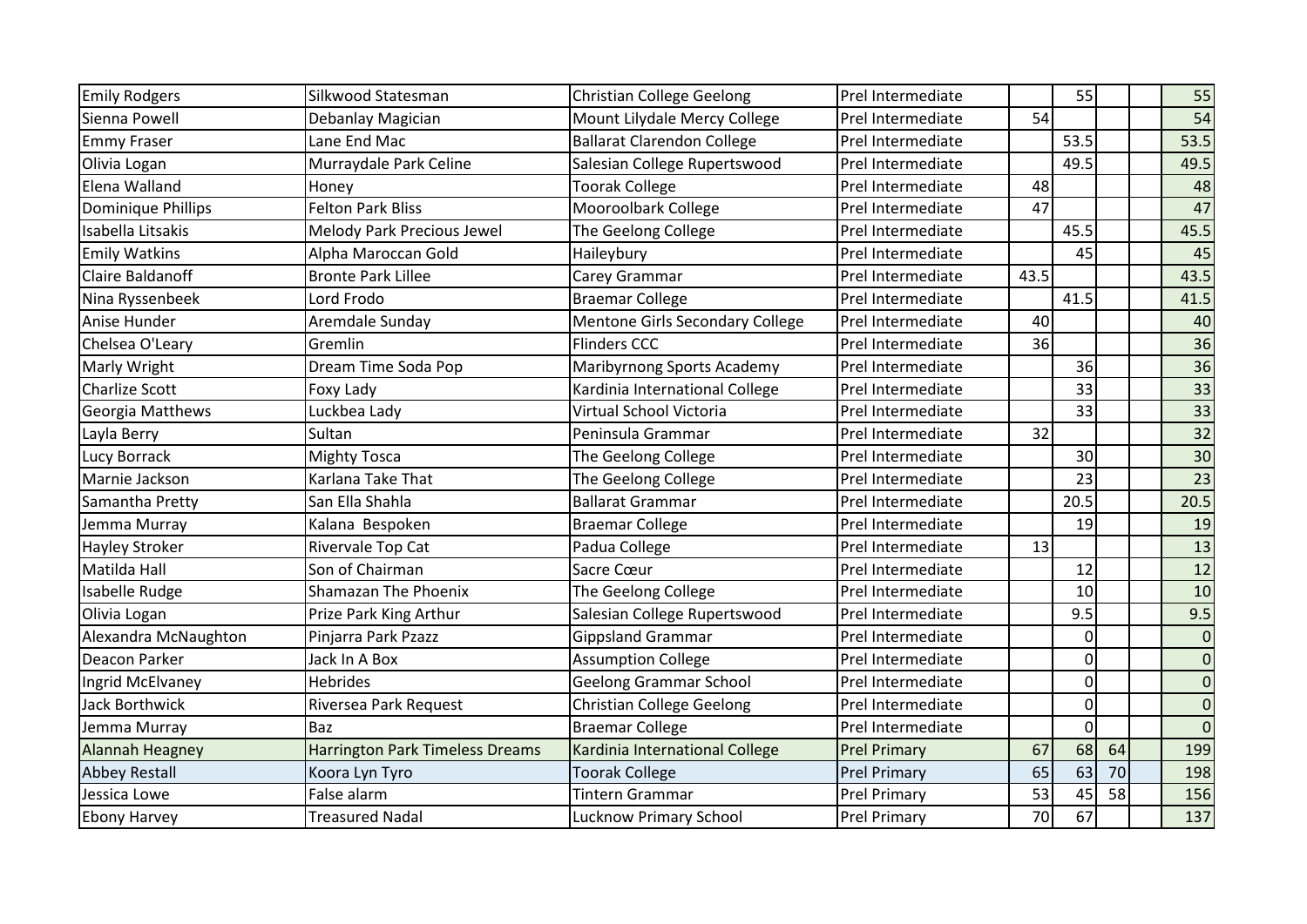| Isabel Dijkstra           | <b>Calveston Gossip Girl</b>  | <b>Toorak College</b>                | <b>Prel Primary</b> | 62   |                | 63 | 125            |
|---------------------------|-------------------------------|--------------------------------------|---------------------|------|----------------|----|----------------|
| kathryn bartlett          | lucy                          | Lowther Hall Anglican Grammar        | <b>Prel Primary</b> |      | 56             | 68 | 124            |
| Ivy Williams              | <b>Bannon Park Demon</b>      | <b>Rivercrest Christian College</b>  | <b>Prel Primary</b> | 58   |                | 63 | 121            |
| Piper Bondarenko          | Nilton Mayfair                | Kardinia International College       | <b>Prel Primary</b> |      | 52             | 62 | 114            |
| Miranda Byrne             | Wyann Wheres Wally            | St Ambrose Primary                   | <b>Prel Primary</b> |      | 46.5           | 56 | 102.5          |
| <b>Charlotte Barker</b>   | <b>Genteel Mischief Above</b> | Peninsula Grammar                    | <b>Prel Primary</b> |      | 66.5           |    | 66.5           |
| Allegra Newman            | Fairlight Acres On Parade     | <b>Toorak College</b>                | <b>Prel Primary</b> |      | 60.5           |    | 60.5           |
| <b>Evangeline Parsons</b> | Woranora Navajo               | <b>Ringwood Primary School</b>       | <b>Prel Primary</b> | 60   |                |    | 60             |
| Choe Benis                | Murray Gold Jasmyn            | <b>Tooradin Primary School</b>       | <b>Prel Primary</b> | 59   |                |    | 59             |
| <b>Harriet Davis</b>      | Yartarla Park Mistletoe       | <b>Red Hill Primary</b>              | <b>Prel Primary</b> | 58   |                |    | 58             |
| Leah Pickering            | Pemberly Royal Doll           | <b>Girton Grammar</b>                | <b>Prel Primary</b> | 57   |                |    | 57             |
| Phaestian Velisha         | Kolora stud cash              | Kardinia International College       | <b>Prel Primary</b> |      | 57             |    | 57             |
| Ava Irwin                 | Isle of Roxborough            | St Mary's Echuca                     | <b>Prel Primary</b> |      | 56             |    | 56             |
| Sophie Ryan               | Crestwood Casanova Royal      | Mount Eliza North Primary            | <b>Prel Primary</b> |      | 56             |    | 56             |
| Rylea Curmi               | Leroy Rogers                  | St Anthony's Catholic Primary School | <b>Prel Primary</b> |      | 52.5           |    | 52.5           |
| Phaestian Velisha         | Hi Ho Tonto                   | Kardinia International College       | <b>Prel Primary</b> | 51   |                |    | 51             |
| Poppy Waters              | Kasickis Park Warm 'n' Snug   | Peninsula Grammar                    | <b>Prel Primary</b> |      | 47             |    | 47             |
| <b>Tyler Gamble</b>       | <b>Bordershow Emirates</b>    | <b>Braemar College</b>               | <b>Prel Primary</b> |      | 45             |    | 45             |
| Ingrid Jackson            | Karlana Applause              | The Geelong College                  | <b>Prel Primary</b> |      | 41             |    | 41             |
| Conar Sipthorpe-Foster    | Vegemite                      | <b>Balcombe Grammar</b>              | <b>Prel Primary</b> | 24   |                |    | 24             |
| <b>Sunday Borrack</b>     | <b>Tane Mahuta</b>            | The Geelong College                  | <b>Prel Primary</b> |      | 20             |    | 20             |
| Olivia Hanneysee          | Kyabra Park Sherlock Holmes   | <b>Christian College Geelong</b>     | <b>Prel Primary</b> |      | 19             |    | 19             |
| Jessica Lowe              | Regalbrook razzle dazzle      | <b>Tintern Grammar</b>               | <b>Prel Primary</b> |      | $\overline{0}$ |    | $\mathbf 0$    |
| Zoe Sambucco              | Wilga Park Tornado            | <b>Christian College Geelong</b>     | <b>Prel Primary</b> |      | $\Omega$       |    | $\overline{0}$ |
| Isabella Hardman          | Osory Honeycomb               | <b>Botanic Ridge Primary School</b>  | Preparatory         | 68   |                | 70 | 138            |
| Josie Adshead             | Silkwood Treasure             | <b>Somers Primary School</b>         | Preparatory         | 67   |                | 67 | 134            |
| Edith Jell-batha          | <b>Sir Galahad</b>            | <b>Toorak College</b>                | Preparatory         | 57.5 | 62             |    | 119.5          |
| <b>Grace Miles</b>        | Nimerion Park Georgio         | <b>Braemar College</b>               | Preparatory         |      | 69             |    | 69             |
| Heidi Jackson             | Karlana King of Swing         | <b>Fyans Park Primary School</b>     | Preparatory         |      | 69             |    | 69             |
| Charli Mia Zele           | <b>Star Struck Rafiki</b>     | The Geelong College                  | Preparatory         |      |                | 67 | 67             |
| Ruby Smith                | Kooyong Julliet               | Kardinia International College       | Preparatory         |      | 66             |    | 66             |
| Aila Dowsley              | Nilton Stephanie              | <b>Toorak College</b>                | Preparatory         |      |                | 64 | 64             |
| <b>Charlotte Thorp</b>    | Belrose Park Jazzman          | Mount Evelyn Christian School        | Preparatory         | 63   |                |    | 63             |